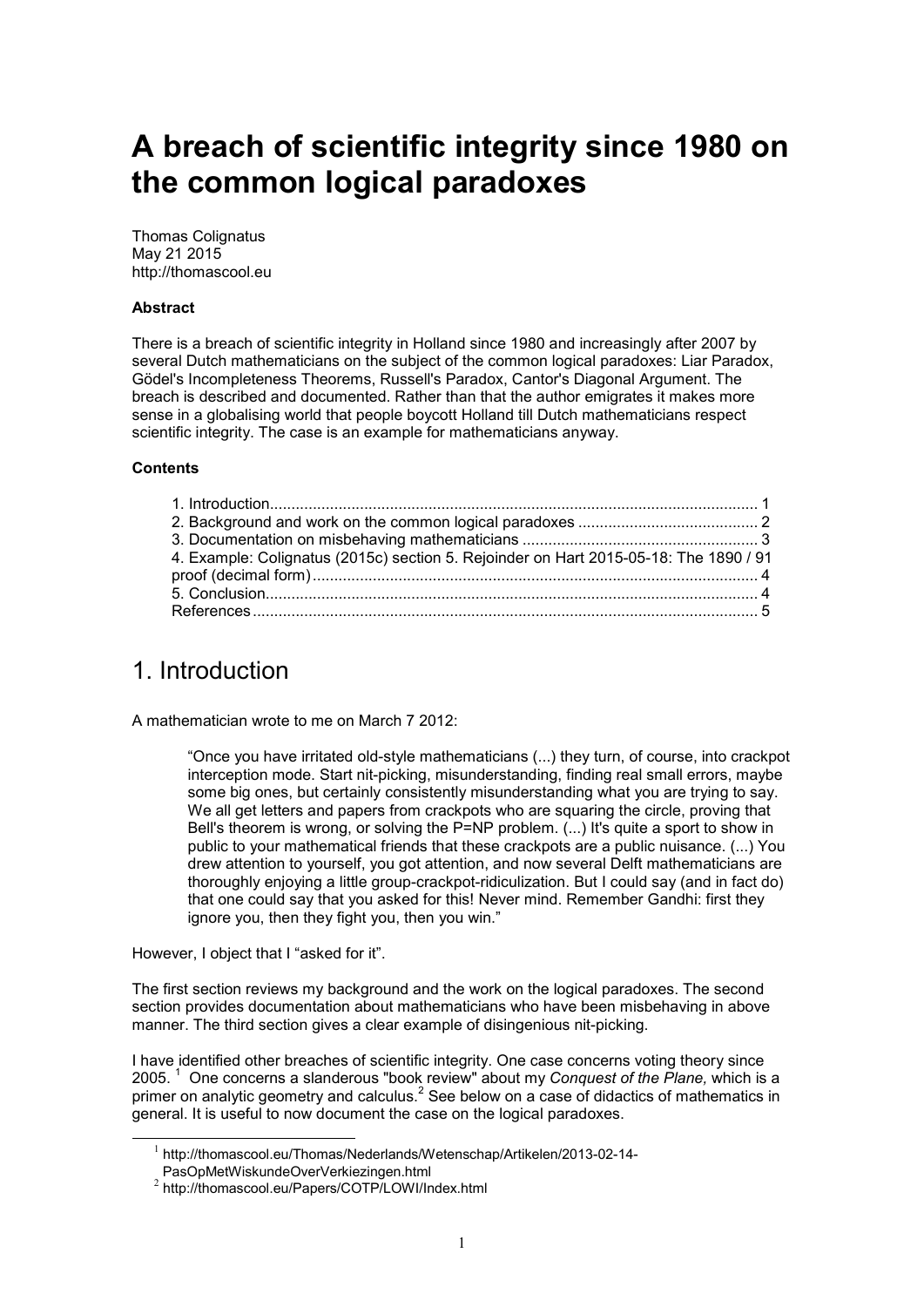# 2. Background and work on the common logical paradoxes

The author is an econometrician (Groningen 1982) (grade point average 7.7) and teacher of mathematics (Leiden 2008) (no g.p.a. available because of partial dependency on 1982).

Colignatus (2009) looks at both *didactics of mathematics* and the *mathematics industry*.

The common logical paradoxes - **(1)** Liar Paradox, Gödel's Incompleteness Theorems, Russell's Paradox, and **(2)** Cantor's Diagonal Argument - have drawn the attention of many people since almost 2300 year ago when they started being discovered. They also drew my attention as a student around 1980 because textbook mathematics about them did not make much sense.

Results are (in the references under Colignatus):

- On **(1)** and a bit of **(2):** (1981 unpublished, 2007, 2011), *A logic of exceptions* (ALOE), and (2007) *A difficulty in proof theory*
- On **(2):** (2012, 2013) *Contra Cantor Pro Occam Proper constructivism with abstraction* and (2015) *A condition by Paul of Venice (1369-1429) solves Russell's paradox, blocks Cantor's diagonal argument, and provides a challenge to ZFC*.

ALOE 1981 was written during my student years out of plain interest. In 2007 it surfaced during a home move, and I retyped it and programmed it in *Mathematica* - a system for doing mathematics on the computer, developed by Wolfram Research Inc. Doing three-valued logic is easier with computer algebra assistance. By then I had been teaching mathematics, statistics, logistics and operations management in 1997-2001 at college level, and ALOE 2007 benefits from didactics. Of course, 2007 also allowed a fresh critical look at the 1981 version: but it passed that test.

- In 1981 my position was: when I take a course in logic then I shouldn't be taught nonsense.
- My work in this realm essentially derives from science, and later also specifically the empirical science of didactics of mathematics, which differs from abstract mathematics itself. See Colignatus (2013) *What a mathematician might wish to know about my work.*
- My question for mathematicians is essentially whether they can check on clarity and consistency as far as mathematically relevant: which is something else than inviting them to regard my work as efforts at mathematics itself that need to be nit-picked.
- I deem it useful submit papers like (2007), (2012, 2013) and (2015) to "general journals for mathematicians" to inform mathematicians, who will generally have had a first year course in logic and set theory, about my critical findings, so that they can also look critically at their colleagues in the departments on logic and set theory. If elements of my work would be interesting enough to develop into forms that are acceptable for the mathematical community, then I suppose that mathematicians are more up to that task.
- Cultural anthropologist Ton Langendorff (2015) interviewed Dutch mathematicians on the errors that they make themselves. In a personal communication he confirmed that econometrics - my other background - tends to be seen as applied mathematics.
- Overall my analyses are competent. Mathematicians who need nit-picking to claim otherwise are misbehaving.

While studying and researching logic and its common paradoxes I have benefitted much from the comments from mathematicians, also from some of those mentioned below. Even when there is nit-picking then this indicates a possibility to avoid such in the future. Except for 1980-81 when I took that course on logic, there has been no official relation with the academic mathematicians below, and it is only their kindness and service to the general public that they were willing to look at my work. Perhaps they started out with genuine interest and then got disappointed. However, notwithstanding the gratitude for the comments and the attention given, it must be mentioned that lines were crossed.

The problem of course has become somewhat larger because of the situation that I do not write papers for mathematical journals. One supposes that what is happening here is not standard practice in the world of mathematics. This is still no excuse for crossing the lines.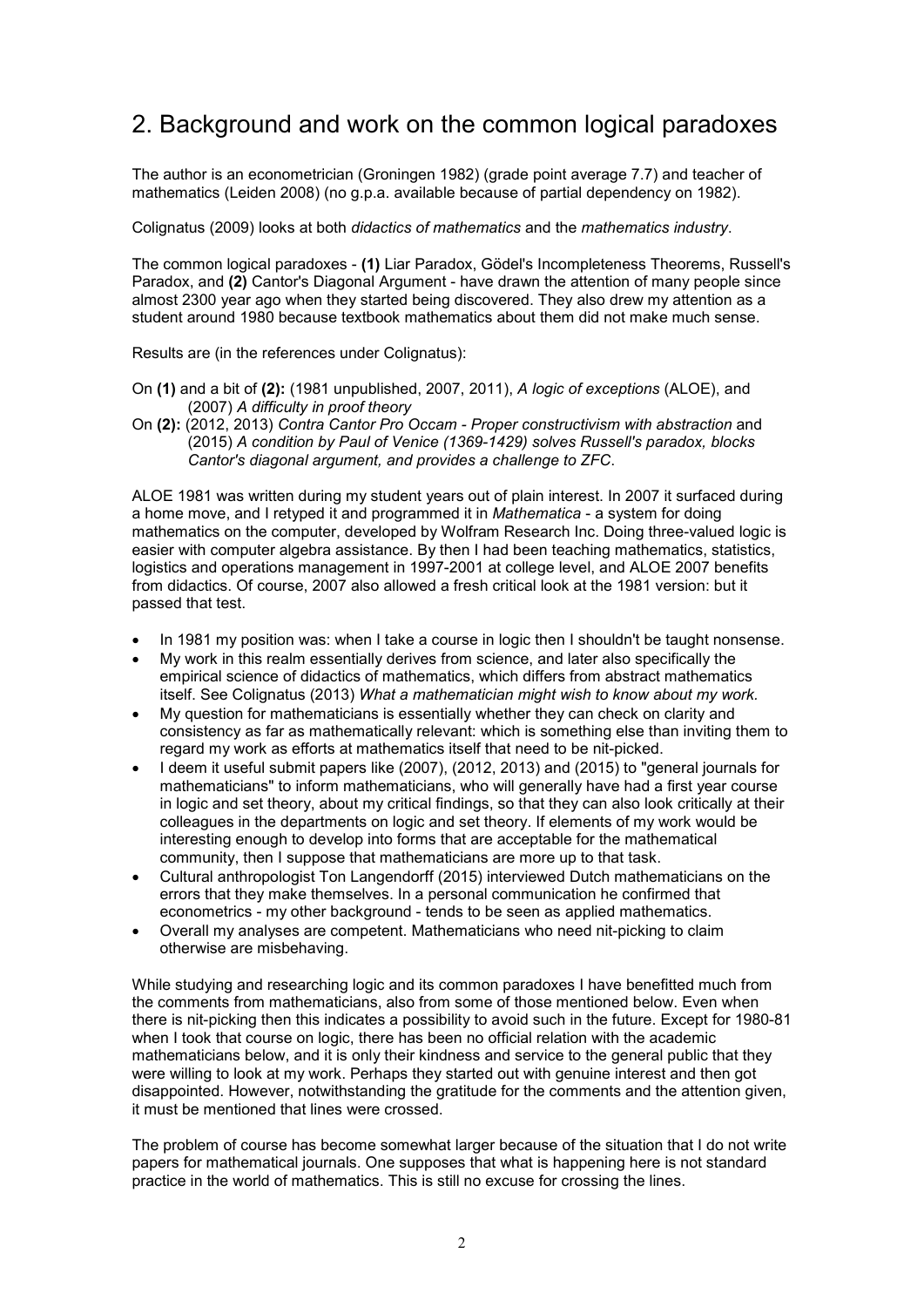# 3. Documentation on misbehaving mathematicians

Documentation on academic mathematicians who have been misbehaving in the manner indicated in the Introduction is, since 1980 but especially since 2007:

**(1)** My professor of logic in 1980-1982 was Johan F.A.K. van Benthem (Groningen & UvA). After his retirement I felt obliged to write http://thomascool.eu/Papers/ALOE/JFAKvB/Index.html.

**(2)** Albert Visser (Utrecht) was asked by Van Benthem in 1981 as independent referee. See the closing statement in ALOE. In 2007 I queried him whether he would be willing to look again: these emails are still unpublished.

**(3)** Henk Barendregt (Nijmegen), who monitored a bit in 2007, see Visser.

(4) The <u>association on logic</u>, <sup>3</sup> research school on logic (OzSL), <sup>4</sup> FoLLi, <sup>5</sup> the Dutch colloquium on mathematical logic: <sup>6</sup> this is a PM post w.r.t. an occasional effort about contacting that community, which never resulted into an invitation to present the result and discuss it.

**(5)** Dirk van Dalen (Utrecht), Mark van Atten (Paris-Sorbonne) & Göran Sundholm (Leiden), w.r.t. the explanation that L.E.J. Brouwer did not understand the principle of the excluded middle, see http://thomascool.eu/Papers/ALOE/2014-06-13-VanAtten-Brouwer.pdf.

**(6)** Bas Edixhoven (Leiden): some exchanges reworked for others to read, see Colignatus (2014). He has been informed about the existence of Colignatus (2015) but still declines to explain the difference between Phi and Phi-accent, as I asked him in 2014.

PM. On the side: Edixhoven as an abstract mathematician also presented ideas about the education of mathematics, but without proper attention for the empirical science of the didactics of mathematics, which means an incompetent digression into another research field while still claiming competence, see a <u>report of a session</u>  $^{\tau}$ at KNAW in 2014 and my <u>letter to LOWI,</u>  $^8$  the science integrity body.

**(7)** Klaas Pieter Hart (2015) (TU Delft) - in the Dutch journal of mathematics NAW - reviews Cantor's "Diagonal argument". A refutation of Cantor's diagonal argument can be found in my book "A Logic of Exceptions" (ALOE) (1981, 2007, 2011) which is neglected by Hart. See a review by Gill (2008), also in NAW. Later I updated specifically on Cantor's diagonal argument in *"Contra Cantor Pro Occam - Proper Constructionism with Abstraction"* (CCPO-PCWA) (2012, 2013), on which I informed Hart. See Colignatus (2015a) for the email exchange that followed.

Starting October 29 2014, due to a restaurant discussion with Edixhoven, I looked at the relation to the ZFC axioms, which resulted in Colignatus (2015), now with an Appendix B on Hart (2015). The documentation on this leg of the discussion involves:

- i. This Appendix B in Colignatus (2015) time stamp May 20 can be published in NAW in response to Hart (2015) in the "readers reactions" ("De Derde Wet").
- ii. Colignatus (2015b) contains the exchange with Hart w.r.t. Appendix B.
- iii. Colignatus (2015c) supplements this on the topic of Colignatus (2015), and its Appendix B point (6) and Appendix C.

 $\overline{a}$ 

 $3$  http://www.verenigingvoorlogica.nl/

<sup>4</sup> http://www.math.ru.nl/~mgehrke/OzSL/OzSL.htm

<sup>5</sup> http://www.folli.info/

<sup>6</sup> http://www.staff.science.uu.nl/~ooste110/seminar.html

<sup>7</sup> http://thomascool.eu/Papers/Math/2014-07-02-KNAW-Rekenen-deugt-niet.html

<sup>8</sup> http://thomascool.eu/Papers/Math/2014-07-08-Colignatus-aan-KNAW-LOWI.html

<sup>9</sup> See overall http://thomascool.eu/Papers/AardigeGetallen/Index.html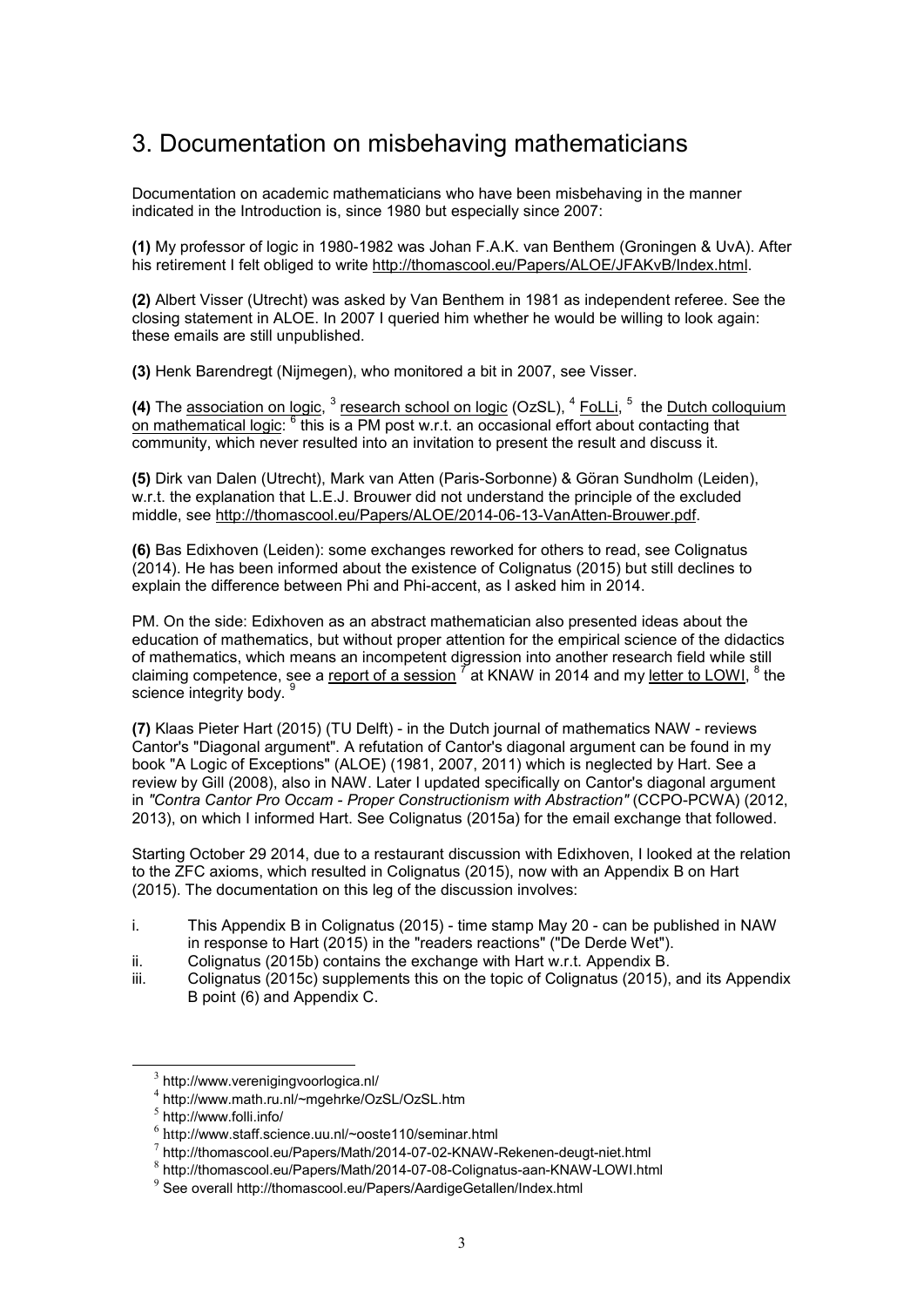One may check that Hart's rejoinder has been used to remove possible sources for nit-picking in Colignatus (2015) and its Appendix B, but that the arguments still stand.

The next section is an example: how I restate Cantor's diagonal argument for the real numbers, and Hart nit-picks a supposed error - a straw man - then states "This is seriously bad writing and invalidates any point you want to make on that basis", and then uses this straw-man as an excuse to further neglect the discussion on content.

## 4. Example: Colignatus (2015c) section 5. Rejoinder on Hart 2015-05-18: The 1890 / 91 proof (decimal form)

### **KPH May 18:**

May 8 (b): on page 24 in 2012-03-26-CCPO-PCWA.pdf (I assume you refer to this) there is a very confused presentation of the decimal proof. There are two labels, *D* and *C*, and *n D* is used

to denote the diagonal number 0. $d_{1,1}d_{2,2}...$  and  $n_{C}$  denotes the number obtained by setting  $n_{C,i}$ =2 if  $d_{i,i}$ =1 and  $n_{C,i}$ =1 otherwise. At this point *C* and *D* do not seem to have any relation with the anonymous map between N and R.

Then suddenly *C* should not be a label but a natural number and, without warning,  $n_{\overline{\textit{j}}}$  seems to be the image of *i* under the heretofore anonymous map.

This is seriously bad writing and invalidates any point you want to make on that basis.

#### **TC May 20:**

- (a) This is seriously bad *reading* and invalidates any criticism you want to make on that basis.
- (b) For readers who have not yet looked at page 24: check from the above that " $n_{\overline{D}}$ " is a unique

symbol for the diagonal number, with "n" as a label for number and "D" as a label for diagonal (in this combination since it need not be obvious that the diagonal is a number), while the definition of  $n_{\stackrel{\phantom{.}}{C}}$  implies that C is used as a natural number index.

- (c) A comparable flexibility of use is with superscripts: n' (n-accent),  $n^S$  (n-label-S) and  $n^2$  (nsquare).
- (d) If a professional mathematician from TU Delft cannot read properly then I am willing to consider using say D instead of  $n_{\overline{D}}$  so that we have dealt with this "criticism".
- (e) I do not agree with the implied suggestion that a new version of the paper would be required before a discussion on content would be feasible.
- (f) I do not observe any criticism by PKH on the content of my refutation, which I asked him to do since 2012.
- (g) I maintain my criticism that Hart (2015) does not refer to Colignatus (2012, 2013) and misleads his readership.

### 5. Conclusion

The problem with this nit-picking and such is that no-one seems to care. When an apparently capable mathematician claims to have found an error, then fellow mathematicians and other people tend to believe that. The situation that I feel forced to document these cases now on the internet shows that other ways of resolution have not worked.

There is a breach of scientific integrity in Holland since 1980 and increasingly after 2007 by several Dutch mathematicians on the subject of the common logical paradoxes: Liar Paradox, Gödel's Incompleteness Theorems, Russell's Paradox, Cantor's Diagonal Argument. The breach is described and documented. Rather than that the author emigrates it makes more sense in a globalising world that people boycott Holland till Dutch mathematicians respect scientific integrity. The case is an example for mathematicians anyway.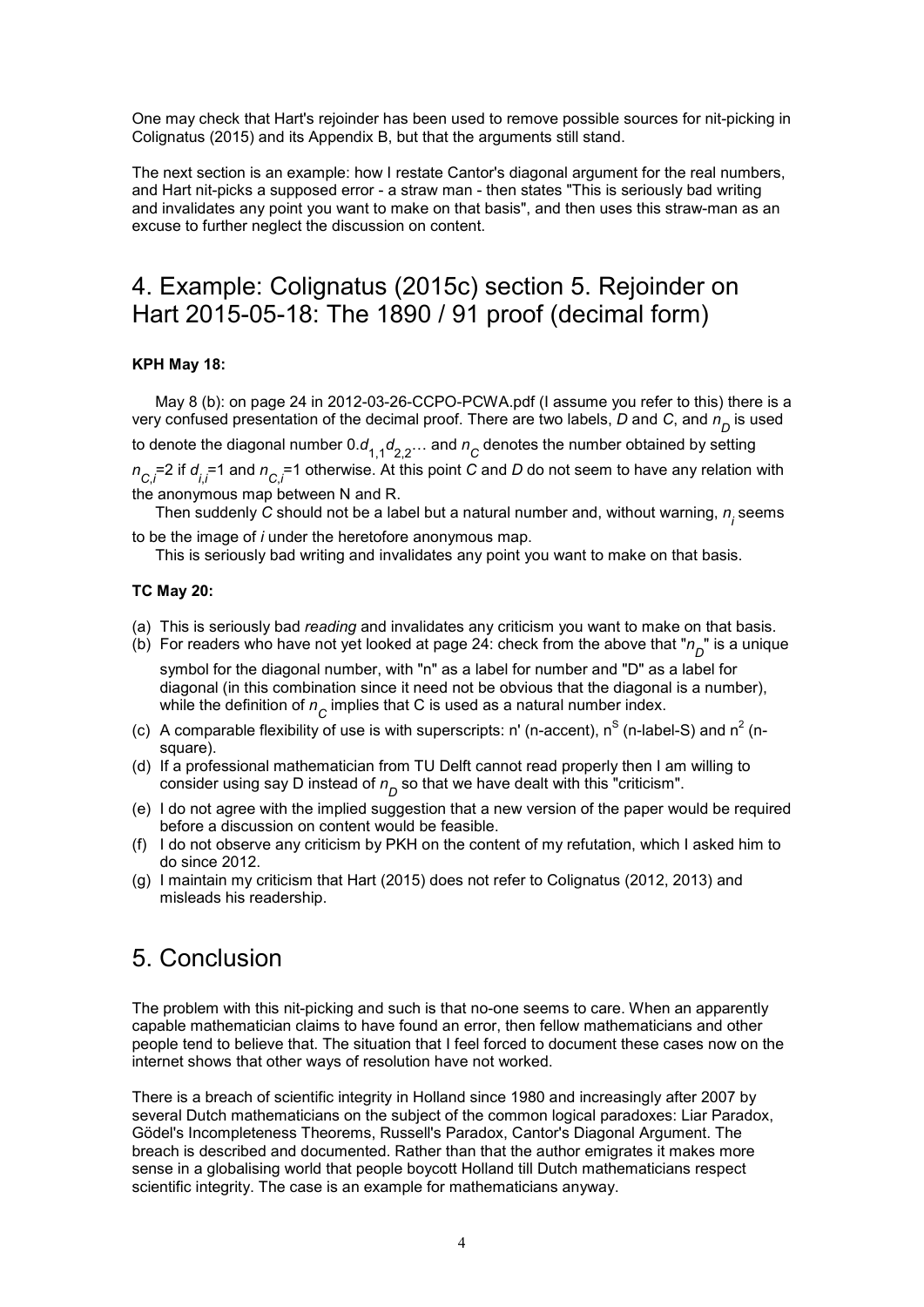My "boycott Holland" weblog  $10$  targets the censorship of economic science by the directorate of the Dutch Central Planning Bureau (CPB) since 1990. Here is an official relationship, in which I as an employed scientist was blocked from publishing my analysis on unemployment. This has an operational point where the boycott could stop: when the censorship is lifted. On occasion I discuss on the weblog the role of mathematics. This situation of target and supplementary aspects need not be not changed.

But the above is a good reason to boycott Holland too. It would be less operationally defined though when to stop. How is one to measure "till Dutch mathematicians respect scientific integrity" ? Such a boycott is not intended to push people into a position that they hold with valid argumentation. However, once the world is aware of the problem in Holland, we may presume that researchers on the integrity of science will start monitoring the situation.

### **References**

Colignatus is the name of Thomas Cool in science, see the website.

These references are not all mentioned above, but are used in some of the references that are mentioned.

Berg, B. van den (2013), 'Hilbert en de bewijstheorie', *Nieuw Archief voor Wiskunde* 5/14 nr. 1, March, pp. 45-48

Bochenski, I.M. (1956, 1970), *A history of formal logic*, 2<sup>nd</sup> edition, Chelsea, New York

- Colignatus, Th. (1981 unpublished, 2007, 2011), *A logic of exceptions*, (ALOE) 2<sup>nd</sup> edition, Thomas Cool Consultancy & Econometrics, Scheveningen (PDF of the book online at http://thomascool.eu/Papers/ALOE/Index.html)
- Colignatus, Th. (2007), *A difficulty in proof theory,* http://thomascool.eu/Papers/ALOE/2007-08- 02-ADifficultyInProofTheory.pdf

Colignatus, Th. (2009), *Elegance with Substance,* Dutch University Press, pdf online, http://thomascool.eu/Papers/Math/Index.html

- Colignatus, Th. (2012, 2013), *Contra Cantor Pro Occam Proper constructivism with abstraction*, paper, http://thomascool.eu/Papers/ALOE/2012-03-26-CCPO-PCWA.pdf
- Coliglnatus, Th. (2013), *What a mathematician might wish to know about my work,* http://thomascool.eu/Papers/Math/2013-03-26-WAMMWTKAMW.pdf
- Colignatus, Th. (2014), *Logical errors in the standard "diagonal argument" proof of Cantor for the power set",* memo, http://thomascool.eu/Papers/ALOE/2014-10-29-Cantor-Edixhoven-02.pdf
- Colignatus, Th. (2015), *A condition by Paul of Venice (1369-1429) solves Russell's paradox, blocks Cantor's diagonal argument, and provides a challenge to ZFC*, http://thomascool.eu/Papers/ALOE/2014-11-14-Paul-of-Venice.pdf (old link but new file)
- Colignatus, Th. (2015a), *Review of the email exchange between Colignatus and K.P. Hart (TU Delft) in 2011-2015 on Cantor's diagonal argument and his original argument of 1874,* May 6 (thus limited to up to then), http://thomascool.eu/Papers/ALOE/KPHart/2015-05- 06-Review-emails-Colignatus-KPHart-2011-2015.pdf
- Colignatus, Th. (2015b), *Reaction to Hart (2015) about Cantor's diagonal argument,* http://thomascool.eu/Papers/ALOE/KPHart/2015-05-08-DerdeWet-KPHart-withcomments-KPH-and-TC.pdf (old link but new file)
- Colignatus, Th. (2015c), *Background supporting documentation for Appendix B in the paper on Paul of Venice*, http://thomascool.eu/Papers/ALOE/KPHart/2015-05-20-Paul-of-Venicemore-on-Appendix-B.pdf

 $\overline{a}$ 

 $10$  https://boycottholland.wordpress.com/about